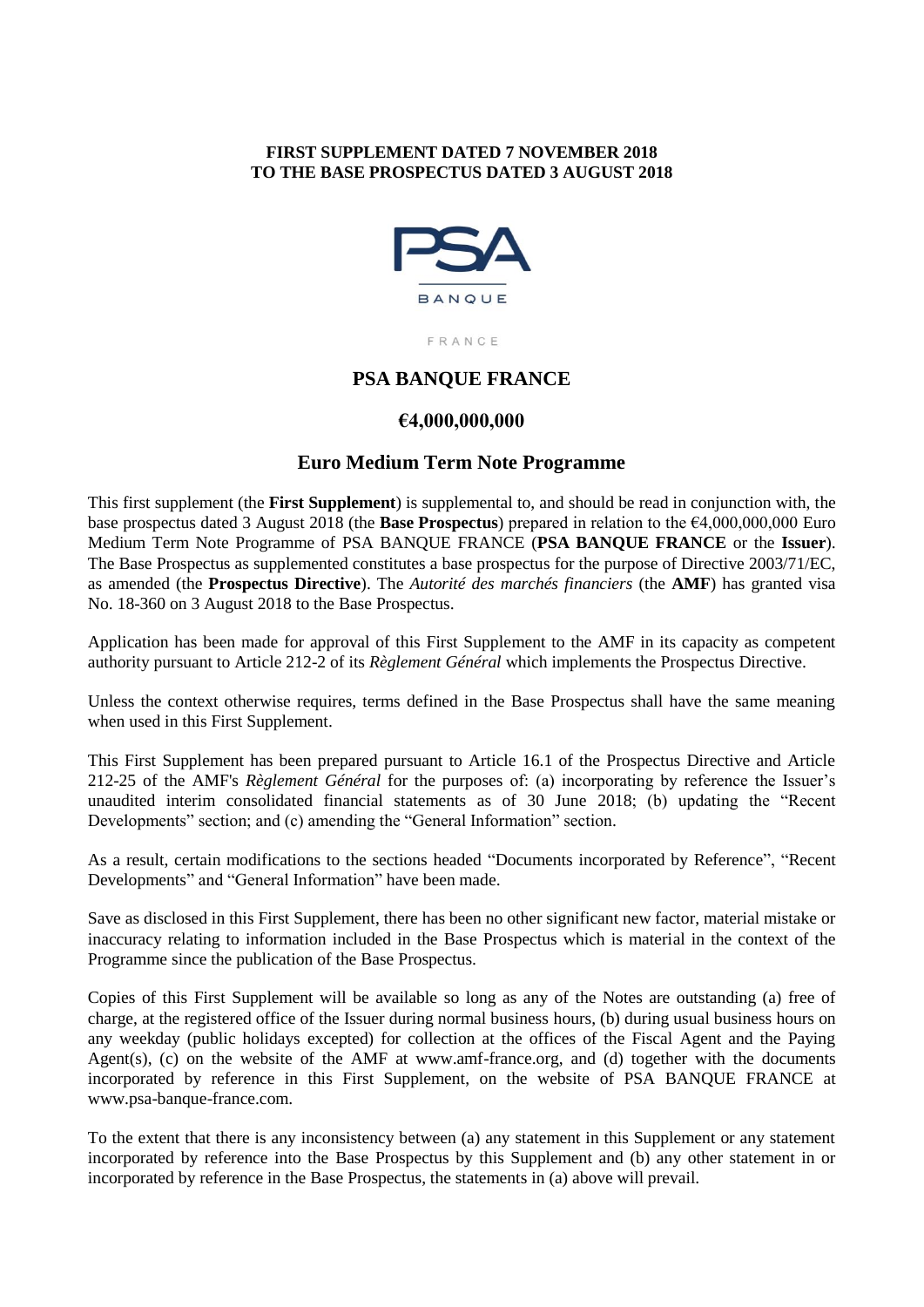# **TABLE OF CONTENTS**

# Page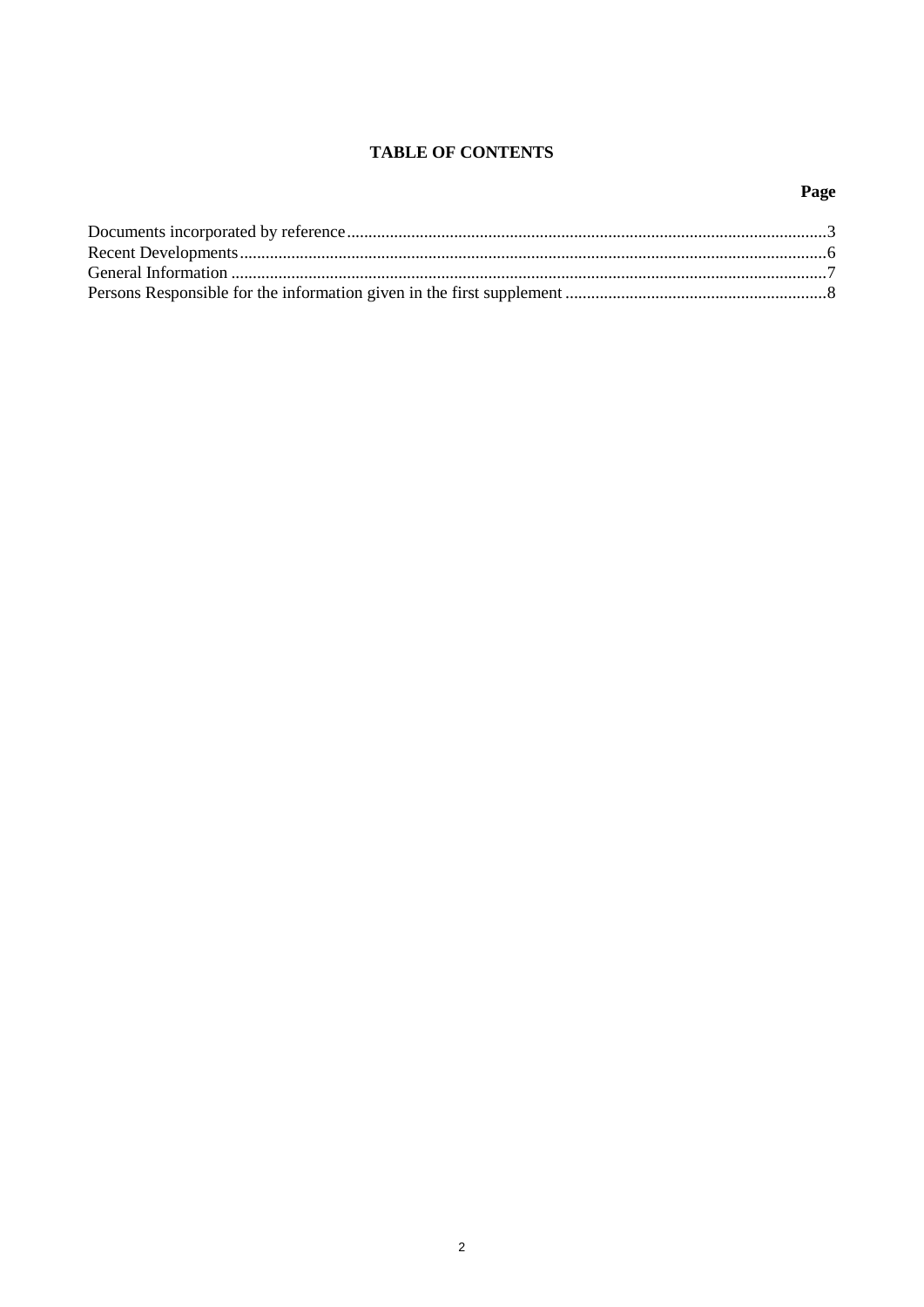## **DOCUMENTS INCORPORATED BY REFERENCE**

PSA BANQUE FRANCE has published an English translation of the Interim Financial Report as at 30 June 2018.

The section "DOCUMENTS INCORPORATED BY REFERENCE" of the Base Prospectus is modified as follow:

On page 30, a new paragraph is added:

(a) The sections referred to in the table below included in the English translation of the *2018 Rapport Semestriel* (the **2018 Half-Year Report**).

On page 30, the fifth paragraph is deleted and replaced by the following paragraph:

The cross-reference tables below set out the relevant page references for the information incorporated herein by reference:

|                         | Annex XI of EC regulation No. 809/2004, as amended<br>- Minimum disclosure requirements for the debt and<br>derivatives securities registration document                                                                                                                                                                                                                                                                                                                   | <b>2018 Half-</b><br><b>Year Report</b> | 2017 Annual<br><b>Report</b> | 2016 Annual<br><b>Report</b> |
|-------------------------|----------------------------------------------------------------------------------------------------------------------------------------------------------------------------------------------------------------------------------------------------------------------------------------------------------------------------------------------------------------------------------------------------------------------------------------------------------------------------|-----------------------------------------|------------------------------|------------------------------|
| $\mathbf{3}$            | <b>RISK FACTORS</b>                                                                                                                                                                                                                                                                                                                                                                                                                                                        |                                         |                              |                              |
| 3.1                     | Prominent disclosure of risk factors that may affect the<br>issuer's ability to fulfil its obligations under the<br>securities to investors in a section headed "Risk<br>Factors".                                                                                                                                                                                                                                                                                         |                                         | pages 23-34                  |                              |
| $\overline{\mathbf{4}}$ | <b>INFORMATION ABOUT THE ISSUER</b>                                                                                                                                                                                                                                                                                                                                                                                                                                        |                                         |                              |                              |
| 4.1<br>4.1.4<br>4.1.5   | <b>History and development of the Issuer:</b><br>the domicile and legal form of the issuer, the legislation<br>under which the issuer operates, its country of<br>incorporation, and the address and telephone number of<br>its registered office (or principal place of business if<br>different from its registered office).<br>any recent events particular to the issuer and which are<br>to a material extent relevant to the evaluation of the<br>issuer's solvency. |                                         | page 37<br>N/A               |                              |
| $\overline{5}$          | <b>BUSINESS OVERVIEW</b>                                                                                                                                                                                                                                                                                                                                                                                                                                                   |                                         |                              |                              |
| 5.1.<br>5.1.1           | <b>Principal Activities</b><br>A brief description of the issuer's principal activities<br>stating the main categories of products sold and/or<br>services performed;                                                                                                                                                                                                                                                                                                      |                                         | pages 5-22                   |                              |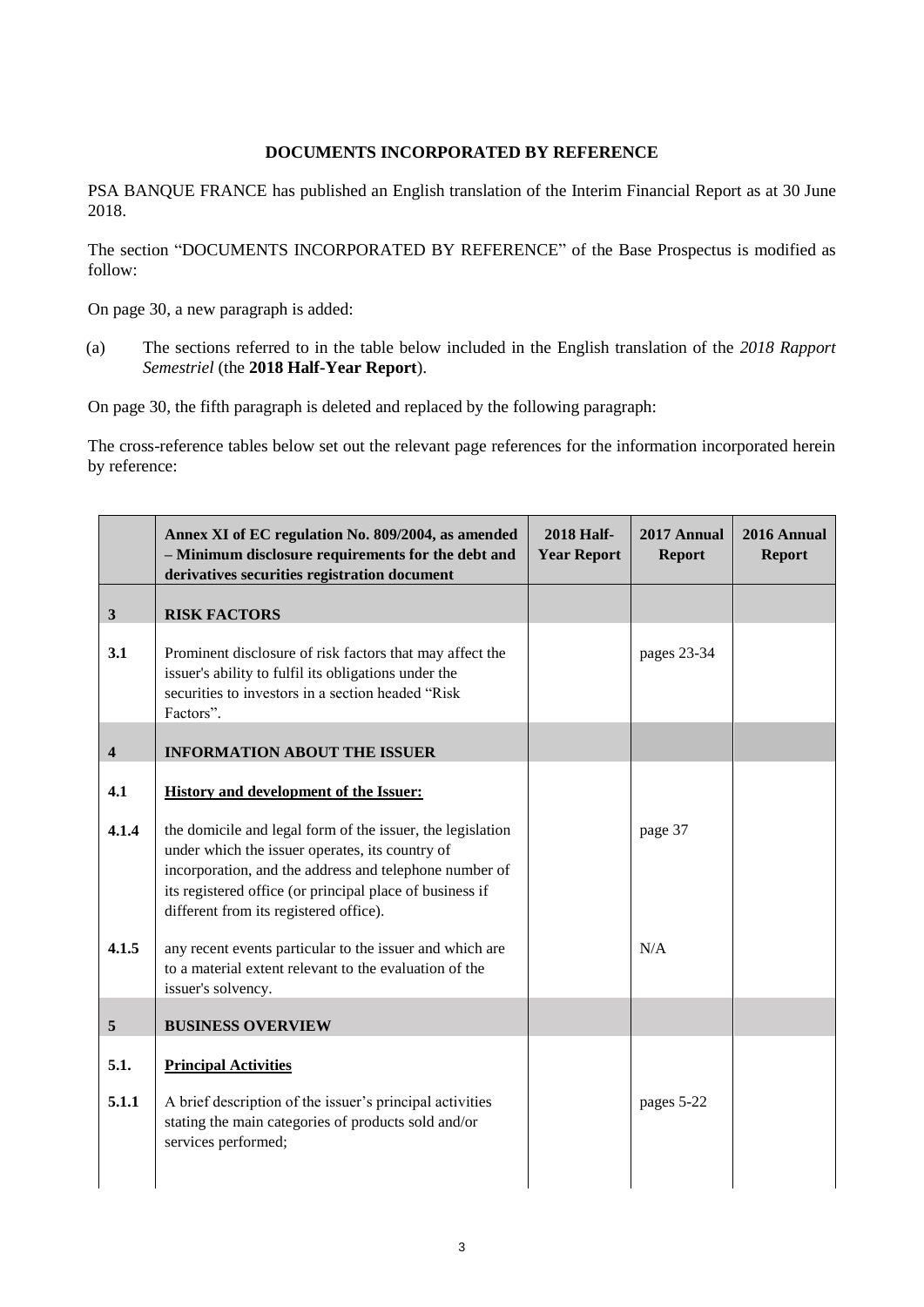| 5.1.3 | <b>Principal Markets</b>                                                                                                                                                                                                                                                                                    |         |                                                                                                   |             |
|-------|-------------------------------------------------------------------------------------------------------------------------------------------------------------------------------------------------------------------------------------------------------------------------------------------------------------|---------|---------------------------------------------------------------------------------------------------|-------------|
|       | A brief description of the principal markets in which the<br>issuer competes.                                                                                                                                                                                                                               |         | pages 8-11                                                                                        |             |
| 6     | ORGANISATIONAL STRUCTURE                                                                                                                                                                                                                                                                                    |         |                                                                                                   |             |
| 6.1   | If the issuer is part of a group, a brief description of the<br>group and of the issuer's position within it.                                                                                                                                                                                               |         | page 6                                                                                            |             |
| 6.2   | If the issuer is dependent upon other entities within the<br>group, this must be clearly stated together with an<br>explanation of this dependence.                                                                                                                                                         |         | pages 6-7                                                                                         |             |
| 9     | ADMINISTRATIVE, MANAGEMENT, AND<br><b>SUPERVISORY BODIES</b>                                                                                                                                                                                                                                                |         |                                                                                                   |             |
| 9.1   | Names, business addresses and functions in the issuer of<br>the following persons, and an indication of the principal<br>activities performed by them outside the issuer where<br>these are significant with respect to that issuer:<br>members of the administrative, management or<br>supervisory bodies; |         | pages 37-42<br>(See also section)<br>"Description of<br>the Issuer" of<br>the Base<br>Prospectus) |             |
| 9.2   | Potential conflicts of interests between any duties to the<br>issuing entity of the persons referred to in item 9.1 and<br>their private interests and or other duties. In the event<br>that there are no such conflicts, a statement to that effect                                                        |         | page 38                                                                                           |             |
| 11    | FINANCIAL INFORMATION CONCERNING<br>THE ISSUER'S ASSETS AND LIABILITIES,<br>FINANCIAL POSITION AND PROFITS AND<br><b>LOSSES</b>                                                                                                                                                                             |         |                                                                                                   |             |
| 11.1  | <b>Historical Financial Information</b>                                                                                                                                                                                                                                                                     |         |                                                                                                   |             |
|       | <b>Consolidated Financial Statements</b>                                                                                                                                                                                                                                                                    |         |                                                                                                   |             |
|       | (a) the balance sheet;                                                                                                                                                                                                                                                                                      |         | page 48                                                                                           | page 44     |
|       | (b) the income statement;                                                                                                                                                                                                                                                                                   |         | page 49                                                                                           | page 45     |
|       | (c) statement of changes in equity                                                                                                                                                                                                                                                                          |         | page 50                                                                                           | page 46     |
|       | (d) statement of cash flow                                                                                                                                                                                                                                                                                  |         | page 51                                                                                           | page 47     |
|       | (e) the accounting policies and explanatory notes.                                                                                                                                                                                                                                                          |         | pages 52-90                                                                                       | pages 48-88 |
|       | (f) audit report                                                                                                                                                                                                                                                                                            |         | pages 91-94                                                                                       | pages 89-90 |
|       | <b>Interim Consolidated Financial Statements</b>                                                                                                                                                                                                                                                            |         |                                                                                                   |             |
|       | (a) the balance sheet;                                                                                                                                                                                                                                                                                      | page 24 |                                                                                                   |             |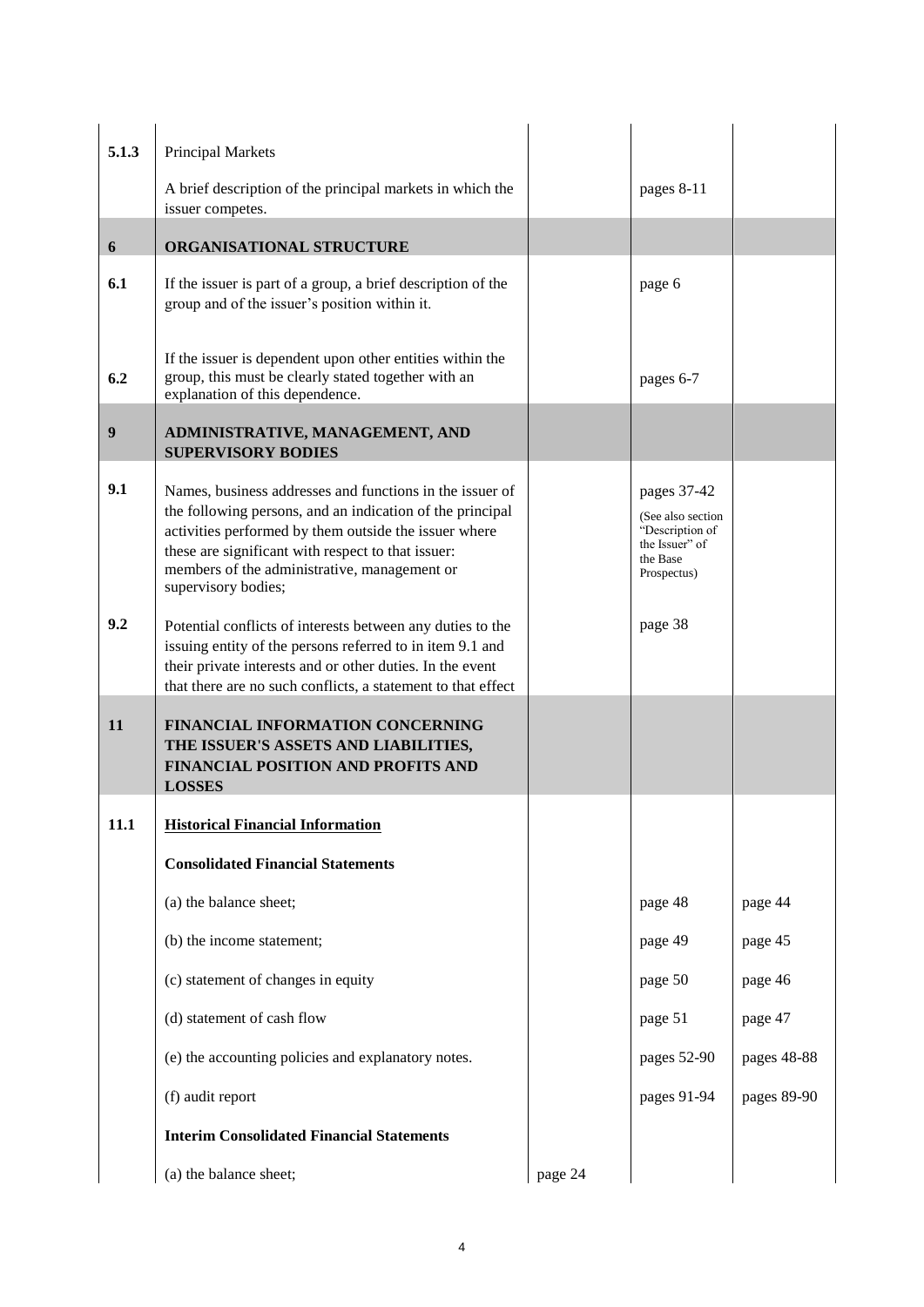|        | (b) the income statement;                                                                                                                                                                                                                                                                                                                                                                                                            | page 25     |             |  |
|--------|--------------------------------------------------------------------------------------------------------------------------------------------------------------------------------------------------------------------------------------------------------------------------------------------------------------------------------------------------------------------------------------------------------------------------------------|-------------|-------------|--|
|        | (c) statement of changes in equity                                                                                                                                                                                                                                                                                                                                                                                                   | page 26     |             |  |
|        | (d) statement of cash flow                                                                                                                                                                                                                                                                                                                                                                                                           | page 27     |             |  |
|        | (e) the accounting policies and explanatory notes.                                                                                                                                                                                                                                                                                                                                                                                   | pages 28-52 |             |  |
|        | (f) audit report                                                                                                                                                                                                                                                                                                                                                                                                                     | page 53     |             |  |
| 11.3   | Auditing of historical annual financial information                                                                                                                                                                                                                                                                                                                                                                                  |             |             |  |
| 11.3.1 | A statement that the historical financial information has<br>been audited. If audit reports on the historical financial<br>information have been refused by the statutory auditors<br>or if they contain qualifications or disclaimers, such<br>refusal or such qualifications or disclaimers must be<br>reproduced in full and the reasons given.                                                                                   |             | pages 91-94 |  |
| 11.6   | Information on any governmental, legal or arbitration<br>proceedings (including any such proceedings which are<br>pending or threatened of which the issuer is aware),<br>during the period covering, at last the previous 12<br>months which may have, or have had in the recent past,<br>significant effects on the issuer and/or group's financial<br>position or profitability, or provide an appropriate<br>negative statement. |             | page 12     |  |

If documents which are incorporated by reference themselves incorporate any information or other documents therein, either expressly or implicitly, such information or other documents will not form part of this Supplement for the purposes of the Prospectus Directive (Directive 2003/71/EC) except where such information or other documents are specifically incorporated by reference or attached to this Supplement."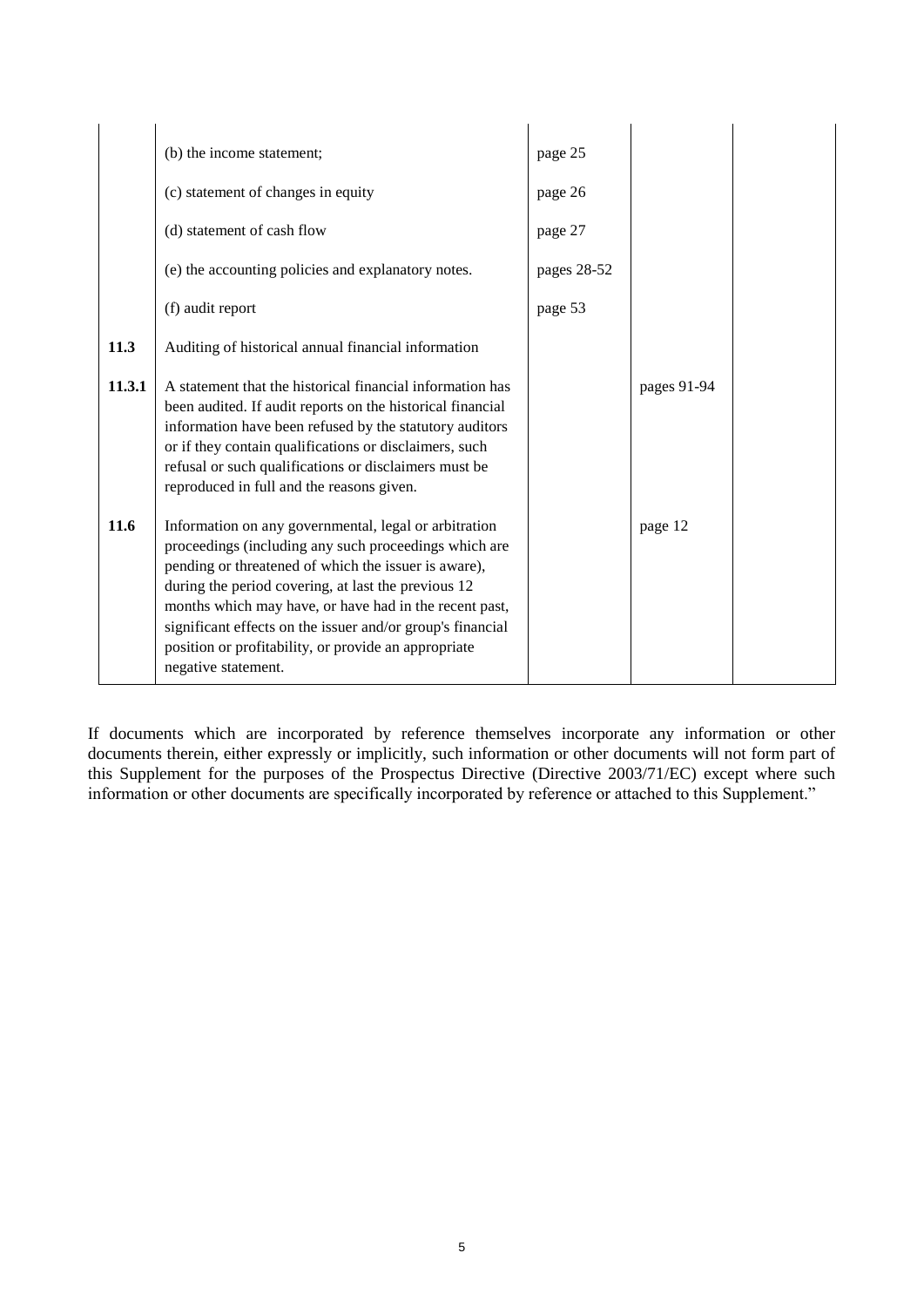### **RECENT DEVELOPMENTS**

The section "RECENT DEVELOPMENTS" on page 86 of the Base Prospectus is supplemented by the following press release published on the Issuer's website www.psa-banque-france.com on 5 November 2018:

"5 November 2018

## **PLACEMENT OF A €510 MILLION SECURITIZATION BACKED BY FRENCH AUTO LEASE RECEIVABLES WITH PURCHASE OPTION**

PSA Banque France announces the placement of ABS Notes backed by auto lease receivables with purchase option originated by its subsidiary CREDIPAR.

On October 31, 2018, the *Fonds Commun de Titrisation* Auto ABS French Leases 2018 fully placed Senior Notes for  $\epsilon$ 450m and Mezzanine Notes for  $\epsilon$ 60m, respectively rated Aaa(sf)/AAA(sf) and A1(sf)/A(high)(sf) by Moody's and DBRS.

The Notes will amortize on sequential basis after a 6-month revolving period and will bear interest on a floating rate basis. The Senior Notes have an expected weighted average life of 1.83 years and the Mezzanine Notes of 3.10 years.

This is the first public ABS transaction of CREDIPAR since the cooperation in France between Banque PSA Finance and Santander Consumer Finance settled in February 2015. It further contributes to PSA Banque France Group's strategy of funding sources diversification."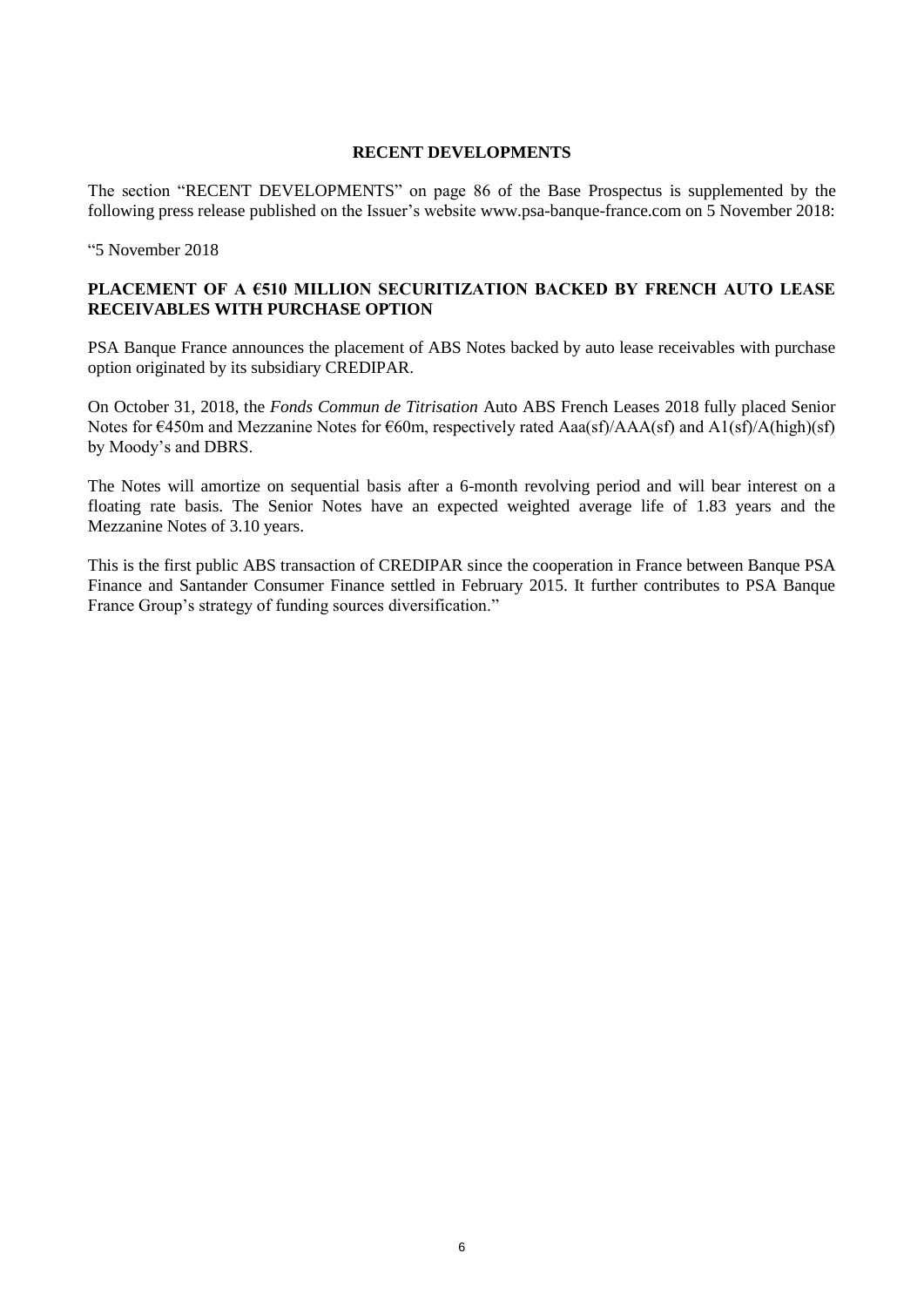#### **GENERAL INFORMATION**

The "Documents Available", "Significant or Material Change" and "Auditors" paragraphs on pages 87 and 88 of the Base Prospectus shall be deemed deleted and replaced with the following paragraphs:

#### "**Documents Available**

For the period of 12 months following the date of this Base Prospectus, copies of the following documents will, when published, be available for inspection from the registered office of the Issuer and from the specified offices of the Paying Agent for the time being in France:

- (a) the *statuts* of the Issuer;
- (b) the consolidated audited financial statements of the Issuer in respect of the financial years ended 2016 and 2017 (with an English translation thereof) together with the related audit reports prepared in connection therewith. The Issuer currently prepares audited consolidated accounts on an annual basis;
- (c) the consolidated unaudited interim financial statements of the Issuer in respect of the six-month period ended 30 June 2018;
- (d) the Agency Agreement, the Deed of Covenant and the forms of the Global Notes, the Notes in definitive form, the Coupons and the Talons; and
- (e) a copy of this Base Prospectus and any supplement hereto."

#### "**Significant or Material Change**

There has been no significant change in the financial position of the Issuer and/or the Group since 30 June 2018 (being the date of its last published interim financial statements) and there has been no material adverse change in the prospects of the Issuer since 31 December 2017."

#### "**Auditors**

The auditors of the Issuer are PricewaterhouseCoopers Audit and Mazars, who have audited the Issuer's consolidated financial statements without qualification, in accordance with IFRS for the financial year ended on 31 December 2017 and have reviewed the Issuer's unaudited interim consolidated financial statements as at 30 June 2018. PricewaterhouseCoopers Audit and Mazars carry out their duties in accordance with the principles of the *Compagnie Nationale des Commissaires aux Comptes* (CNCC) (National Association of Statutory Auditors)."